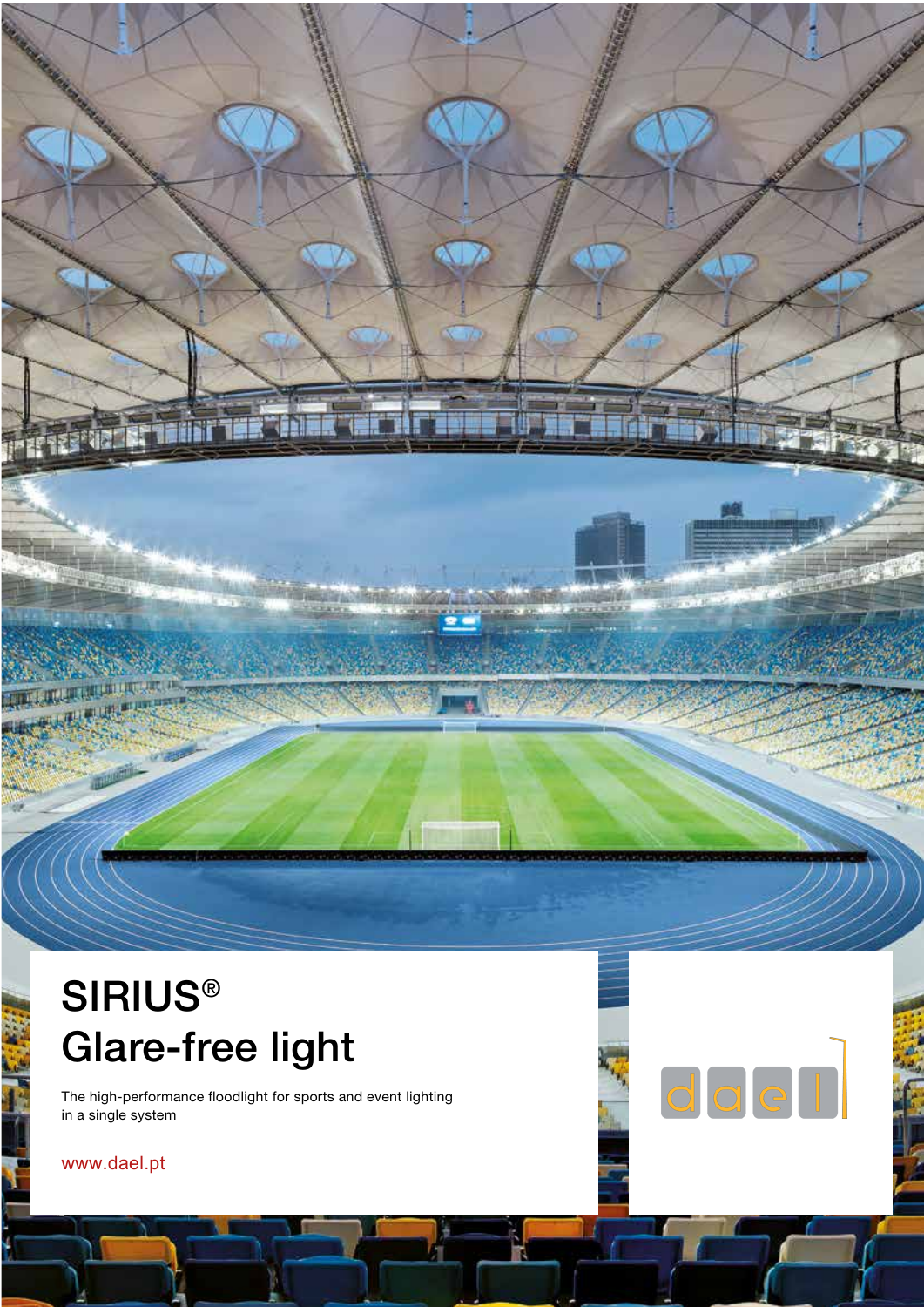# The best lighting for stadiums, arenas and TV

The SIRIUS® high-performance floodlight combines sports and event lighting in a revolutionary floodlight system, which even exceeds official FIFA and UEFA standards.

Benefit from the best visibility on the field of play and from the tribune: with maximum glare reduction and special color intensity, while offering energy savings of up to 40 percent compared to traditional HIT lamps.

SIRIUS® boasts high performance and excellent efficiency with optimum light and color rendering—for outstanding live transmission conditions and flicker-free super slow motion, both in Ultra HD and 8K to fulfill future TV transmission standards.

Present your event in the best possible light, as a visual feast for players and viewers alike, whether in the stadium or arena or at home.



Perfect visibility maximum glare reduction owing to full-cut-off technology

Low power consumption and long lifespan owing to temperature-sensitive constant lumen output control with CLO 2.0

Simplified maintenance planning due to predictive maintenance functionality

> Ideal for all types of sport can be used for both indoor and outdoor applications

Suitable for all arenas and stadiums from small stadiums to the Premier League

> Flicker-free super slow motion for TV transmissions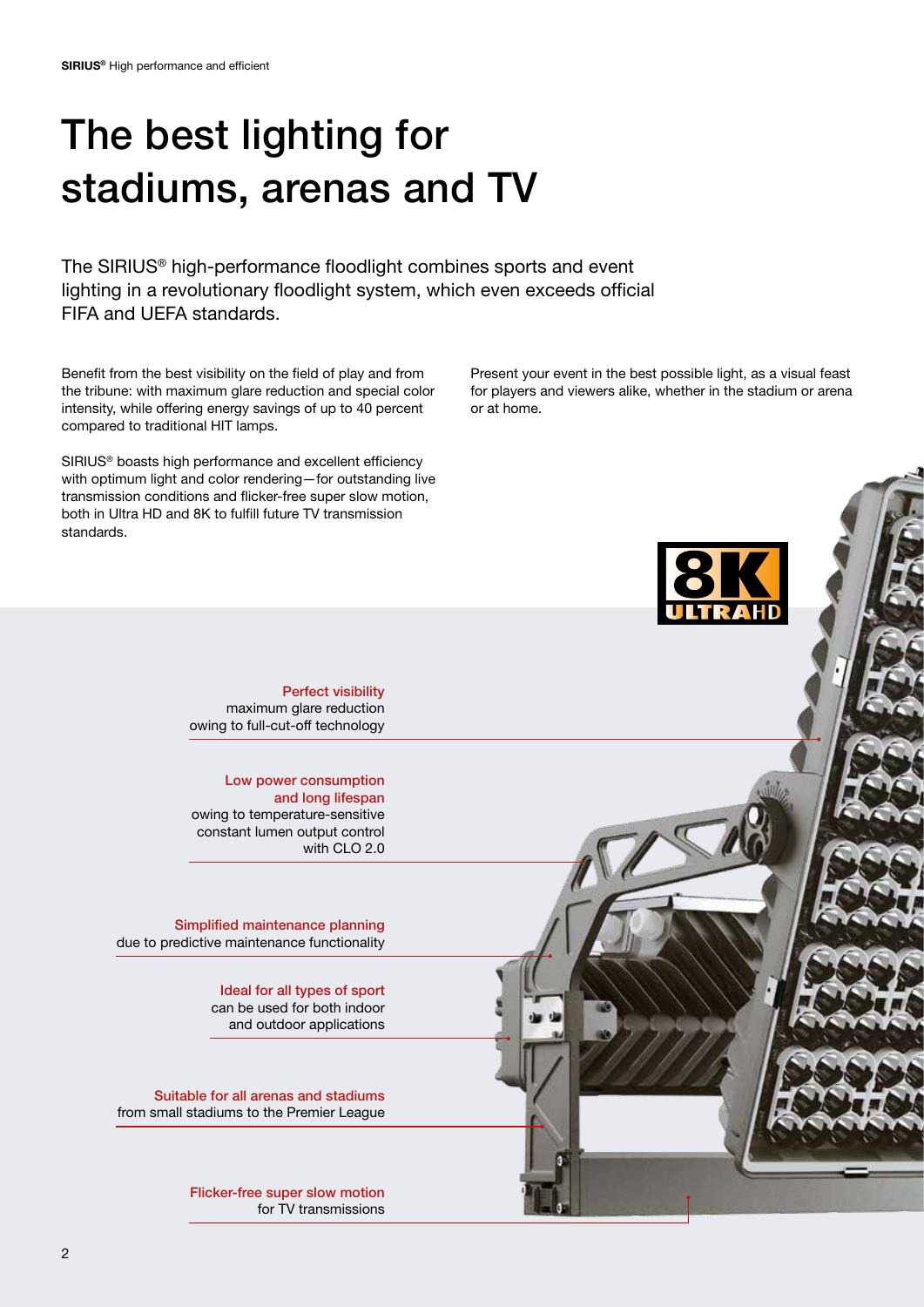

#### Energy-efficient -40% energy compared

to traditional HIT lamps



### Temperature-resistant

- $\bullet$  Outdoors up to +55 °C,
- cold-resistant to -30°C lndoors up to  $+45^{\circ}$ C,
- cold-resistant to -30°C

### At a glance

- . Rated luminous flux of up to 255,000lm at 5000K
- . Performance level of up to 150lm/W
- Rated service life of up to 50,000 hours
- . Light color in 4000K, 5000K and 5700K
- . Television Lighting Consistency Index (TLCI) of 96 at 5700K
- . Glare reduction with UGR 10/12 for rotosymmetrical light distribution
- **10 light distributions** (asymmetrical, rotationally symmetric)
- **Low network load:** starting current of 16A at 230V/50–60Hz
- **E** Silver reflector with outstanding optical efficiency

Future-proof exceeds current FIFA and UEFA standards

Higher lighting level and quality as direct replacement for classic floodlights

Significant reduction in the number of floodlights compared to the market standard

Highly efficient thanks to integrated silver reflectors

Excellent color rendering with best-in-class TLCI of up to 96

#### Extremely robust

high vibration stability (tested with more than 520,000 strokes), dust-protected and waterproof (IP66), extremely high impact resistance of IK10, protection rating of I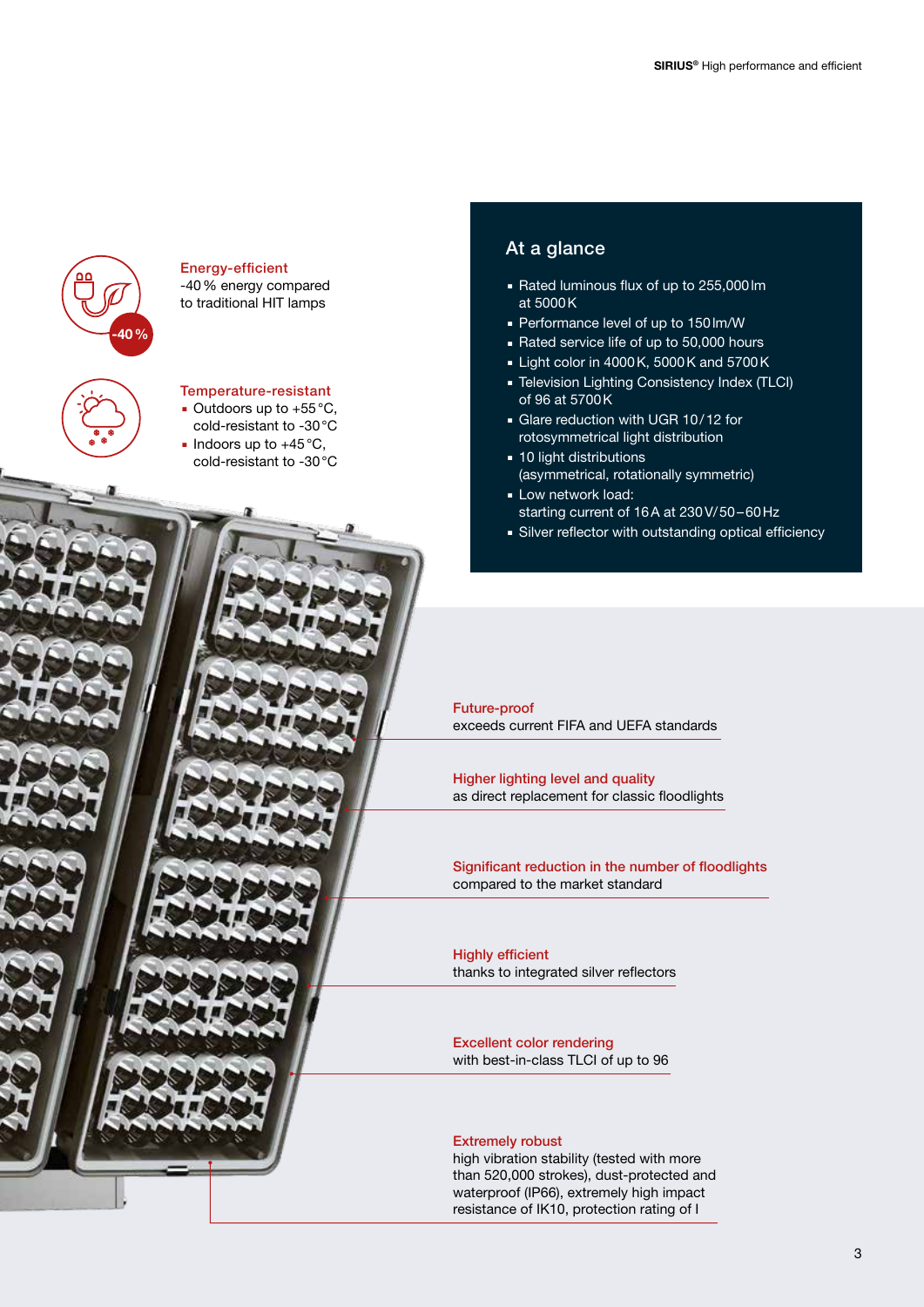

Conventional floodlight systems generate increased light pollution—and therefore adversely affect the environment, neighboring areas and air traffic.



SIRIUS® enables highly targeted illumination of the required surface. There is no adverse impact on the surroundings and environment since scattered light is kept to a minimum.

# Technical sophistication: Only the best is good enough

#### Excellent visibility thanks to outstanding glare reduction

The SIRIUS® full-cut-off floodlight boasts maximum glare reduction over and above the typical market standard. This especially high glare reduction is achieved thanks to perfectly honed light bundling, virtually eliminating any residual scattered light, and resulting in minimal light immission. The effect is incredible: The absence of latent interference from scattered light means that the actions on the field of play are perceived more directly by spectators and with greater sharpness and color intensity—for a natural and immediate stadium experience of the big moments and emotions.

#### High-quality materials for optimum results

We deliberately chose to fit the SIRIUS® highperformance floodlights with high-quality silver reflectors to achieve an especially high level of reflection. Optical efficiency is enhanced by up to 95 percent as a result—a significant difference compared to aluminum-coated reflectors—thus also allowing the luminous flux to be increased. The efficiency of the lighting system is enhanced, while power consumption is reduced at the same time.

 $\overline{A}$ 

### Scattered light is minimized a major plus for neighbors and the environment

- . Thanks to SITECO's unique full-cut-off technology, scattered light is minimized and brightening of the night sky is effectively countered. Nature and neighbor are left undisturbed.
- **The guidelines on light immissions published** by the Federal/Countries committee on pollution control (LAI) can be implemented.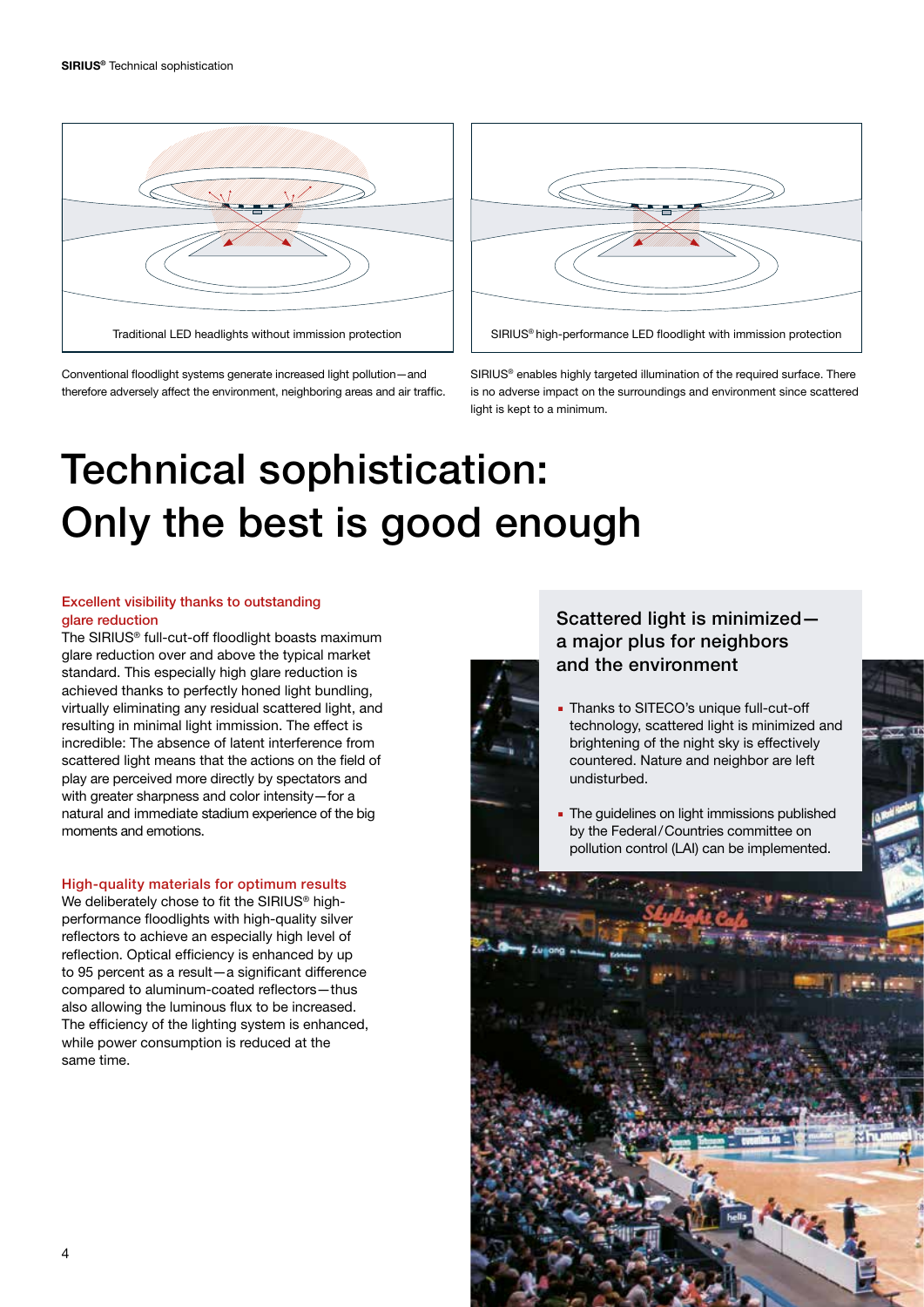## Pure goose bumps: Light show and live events

### For top sports performance in the stadium and arena

Thanks to a host of ultra-modern technological features, SIRIUS® creates ideal lighting conditions for maximum visual comfort, allowing athletes, trainers and referees to maximize their performance—from the very first second. That's because the floodlight delivers 100 percent light output as soon as it is switched on.

This highlights the relevance of optimized lighting conditions when choosing the venue for large, high-powered live events. SIRIUS® delivers this required top quality and thus allows every event to be presented in the best light without fail.

World u

#### For effective entertainment in a class of its own

Versatile applications in a single system: In addition to optimum sports lighting, SIRIUS® also produces dynamic light sequences thanks to DMX control.

An impressive flashlight storm can be generated too, since the four floodlight buttons can be controlled independently of one another.

SIRIUS® comes with an open DMX interface, allowing you to produce your own light show creations automatically—for individual, inspiring moments that will live long in the memory.

### The best lighting

- . Dimming level can be adjusted individually flexible dimming levels between 1–100%
- **Elashlight storm** 1 floodlight with 4 buttons, which can be controlled individually
- . Light entertainment can be controlled via DMX interface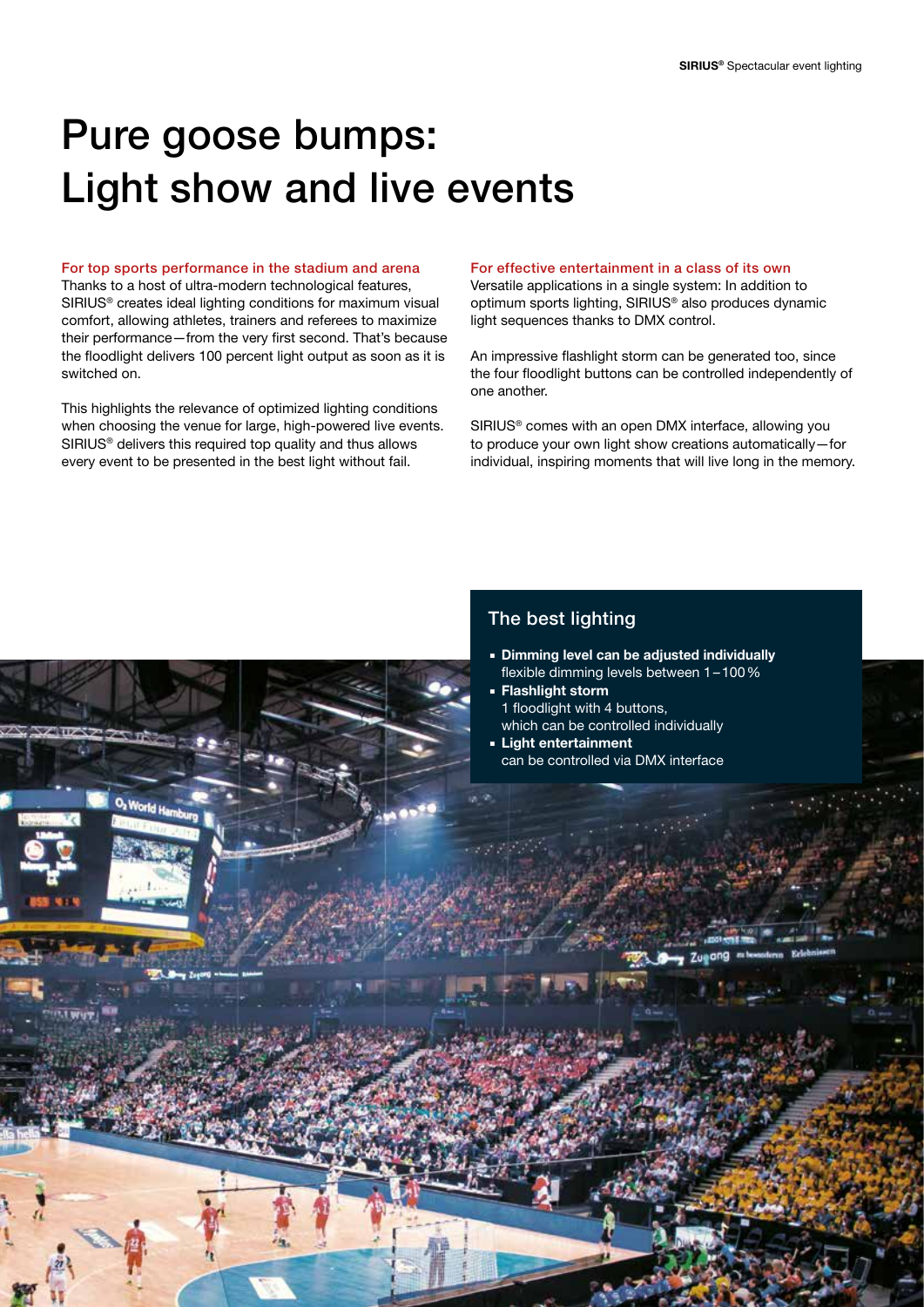

# Stadium feeling at home: SIRIUS® makes it possible

SIRIUS<sup>®</sup> delivers brilliant TV images with no need for postediting thanks to perfect illumination of the stadium and arena. At the same time, the high-performance floodlight enables excellent color rendering and generation of razor-sharp super slow motion—and thus has all the features necessary for modern, high-quality sports broadcasting in the era of Ultra HD and 8K.

SIRIUS® boasts an especially high TLCI value of up to 96, in compliance with the requirements of the European Broadcasting Union (EBU). This extremely high value means that recordings ca be made in what is currently the highest possible cinema standard, thereby exceeding the existing UEFA and FIFA requirements. The system is future-proof.

### The best lighting

- **Excellent color rendering** with best-in-class TLCI of up to 96
- **E.** Flicker-free super slow motion for TV transmissions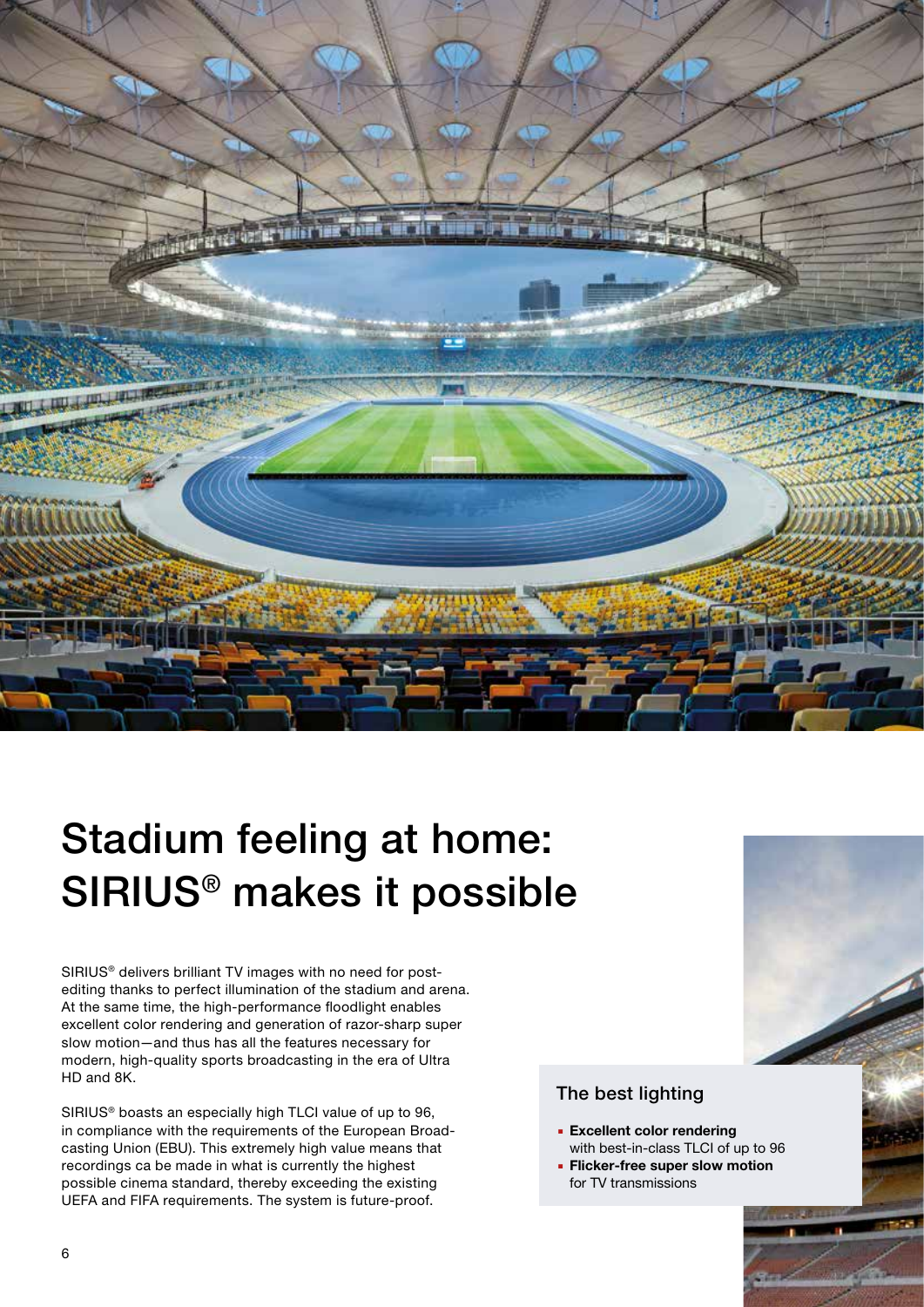# Secure investment: For today and tomorrow

Simple maintenance and installation—when you opt for SIRIUS®, you are choosing a system designed for the future that saves money too thanks to its use of best-inclass technology:

- **Low power consumption and long lifespan** thanks to temperature-sensitive constant lumen output control with CLO 2.0
- **E.** Simplified maintenance planning due to predictive maintenance functionality
- . Ease of installation with plug & play, ESD-proof, directly on the floodlight
- **Elexible assembly of the control gear** at a distance of up to 150m to the lighting head
- . Convenient installation automatic parameterization between the LED lighting head and supply unit (control gear)

Upgrading with SIRIUS® to fulfill the new standards for stadium lighting is really worthwhile. That's because in comparison to traditional floodlights, SIRIUS® is up to 30 percent more powerful, thus already taking account of increasing requirements for stadium lighting. On one hand, for example, SIRIUS® allows existing standards to be fulfilled even with fewer floodlights than before, which simplifies maintenance and also reduces electricity costs. On the other hand, SIRIUS® can fulfill new and enhanced standards for stadium lighting with an unchanged number of floodlights. It is therefore possible in both cases to reuse existing attachment points, thus allowing savings in terms of installation costs. Assuming the appropriate system geometry therefore, existing floodlights can be replaced directly.

### High performance that pays off



Up to 30% more powerful than classic floodlights



Up to 40% lower power consumption at the same lighting level



Significantly higher TLCI value